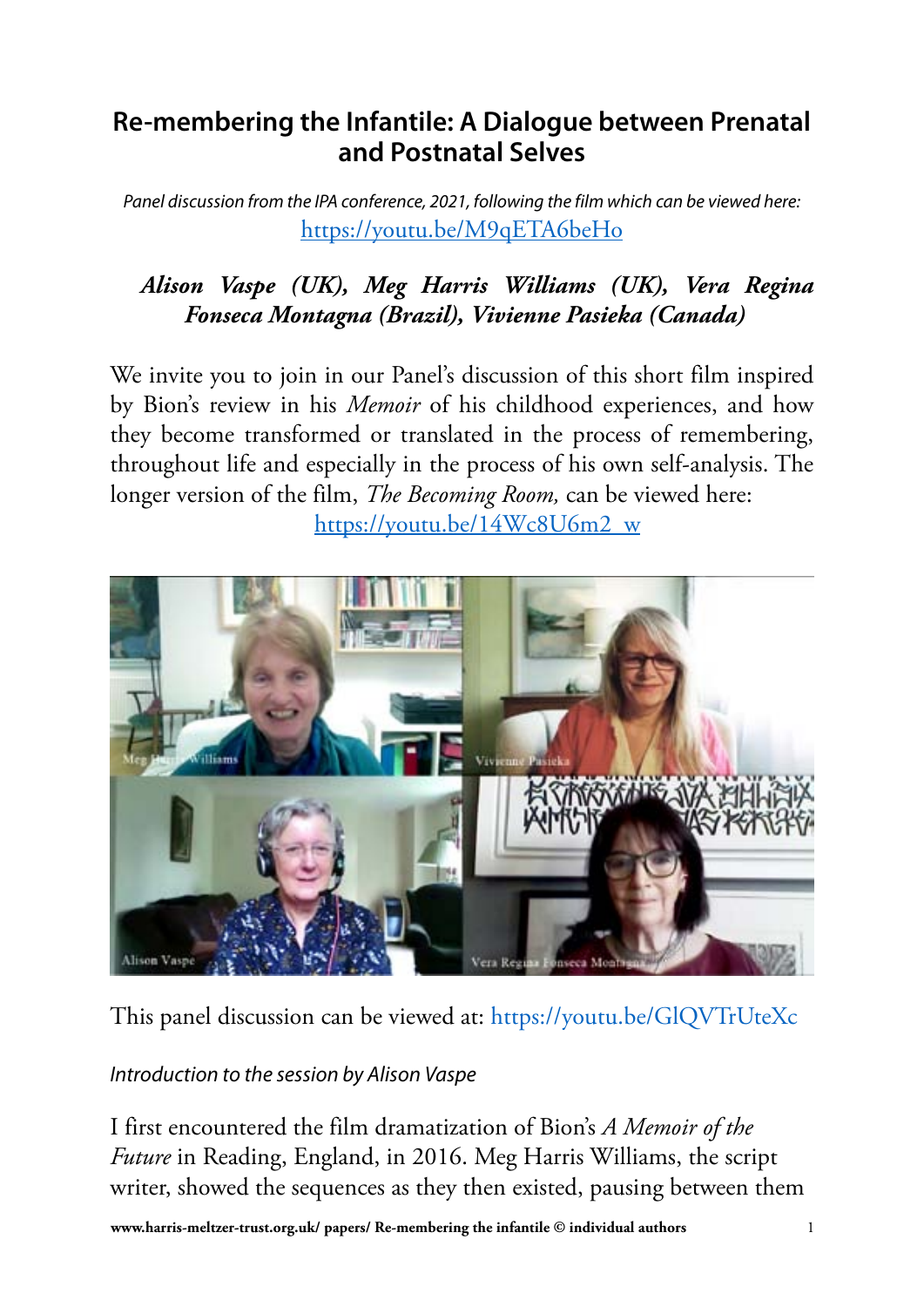to read unfilmed parts of the script, and to comment on their context in relation to Bion's autobiographical writings and ideas.

From these fragments of scenes, and from Meg Harris Williams's interjections and responses to the audience, I received an impression – in a way that moved me, and clearly moved the audience – of Bion's mind, with its sudden shifts towards becoming, its unexpected movements, and its sudden departures from narrated experience to fictitious, imagined encounters with internal objects. Here was a sense of the humanity of this thinking, feeling, and – most importantly – questioning man. As Meg Harris Williams puts it: here was Everyman.

Since then, the film has grown, and from the full length version, now extending to an hour and a quarter, Meg Harris Williams produced the 30 minute version you have watched: *Re-membering the Infantile.* Her piecing together of this film in its various editions has truly been a labour of love, born of her intimate acquaintance with its making, and with Bion's work.

It is a great privilege and pleasure to introduce this panel in which Meg is joined by Vera Regina Fonseca Montagna (from Sao Paulo, Brazil) and Vivienne Pasieka (from Toronto, Canada), each of whom will respond from their own subjective experience of the film. Their thoughts span Bion's own work, especially *A Memoir of the Future*, as well as that of Martha Harris, Esther Bick, and Donald Meltzer. But they go beyond the psychoanalytic literature to poetry, philosophy, linguistics, and art: to the novels of Proust and Joyce and the stories of Borges – and to the places that in Neolithic and ancient history cradle our earliest notions of the mind and the imagination. Their rich associations, like the film, evoke what Vera Montagna calls 'thought ruins' – primitive relics of thought that dreamed aright move the infant ego to learn from experience in a continuous and never-ending process of mental life.

These presentations will be followed by a panel discussion, after which we hope to hear your own responses, thoughts and questions.

We begin then with Meg Harris Williams, a visual artist, a writer, and also a teacher of psychoanalytic ideas, focusing on the nature of aesthetic experience and the links between psychoanalysis and the arts, especially literature. Her books include *The Vale of Soulmaking: The Post-Kleinian Model of the Mind, The Aesthetic Development: The Poetic Spirit of Psychoanalysis,* and *The Art of Personality in Literature and Psychoanalysis.* She was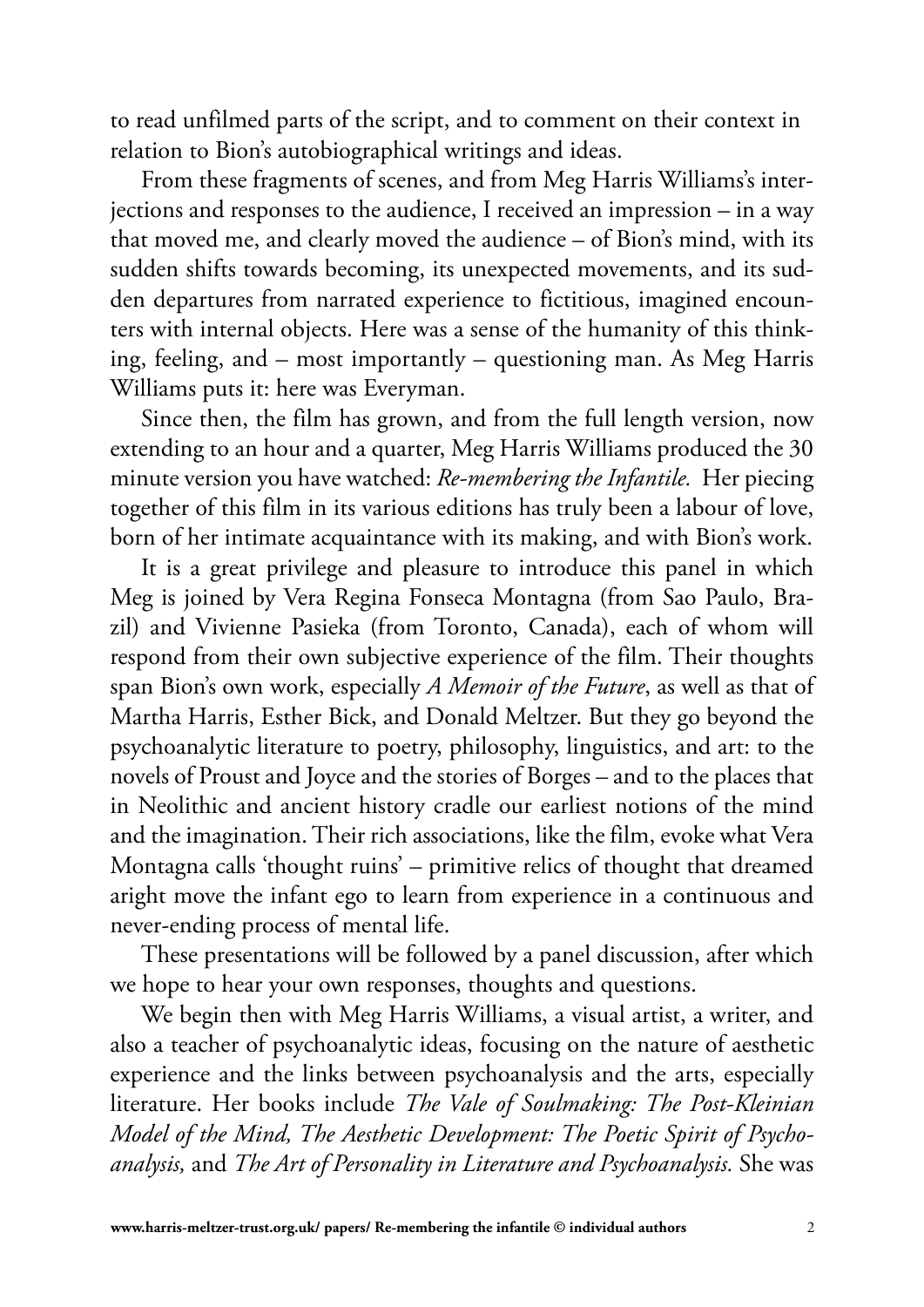co-author with Donald Meltzer of *The Apprehension of Beauty*. In Bion's Dream she wrote about Bion's autobiography, *A Memoir of the Future,* for which she also wrote the filmscript, together with Kumar Shahani. More recently she wrote the script for *The Becoming Room*, based on that film, which was performed in Delhi by Tom Alter in 2017. Her latest book is *Dream Sequences in Shakespeare* (Routledge 2021) and we come to this from her recent session on 'The infant's bond with the absent mother in *King Lear*'.1

### *Introduction to the film by Meg Harris Williams*

Many years ago, in the 1980s, I was involved in making a film about Bion's *Memoir of the Future* with the Indian director Kumar Shahani: a project that was planned before Bion's death and was originally intended as a documentary and discussion with Bion himself who had agreed to go to India to do it – the land of his childhood of course, which he had not revisited since leaving it for school in England at the age of eight. After Bion's sudden death the idea turned to making a drama of the *Memoir* itself. That film was never finished, for many reasons, but it had a wonderful cast of actors who retained a special affection for it, and about 5 years ago one of them, Tom Alter, asked me to write a short play based on the film that he could include in his series of one-man plays 'The Play of History', about figures with an Indian connection. This play and the video that was filmed at its performance in Delhi in 2017 was called *The Becoming Room.* It can be watched on YouTube. Today's film *Re-membering the Infantile* is a selection of scenes from *The Becoming Room* focussing on Bion's childhood experiences and how they become transformed or translated in the process of remembering, throughout life and especially in the process of his own self-analysis.

The film was never intended to be a literal biography of Wilfred Bion. He was a very private person whom none of us can know and his actual life is of no interest to us – we were not there and it is none of our business.

<sup>1</sup> *Alison Vaspe is a psychoanalytic psychotherapist and psychoanalyst, formerly co-ordinator of the Wessex CPD programme. She worked for 15 years at the Maudsley NHS Trust and is editor of the book* Psychoanalysis, the NHS, and Mental Health Work Today (*Routledge, 2017*)*.*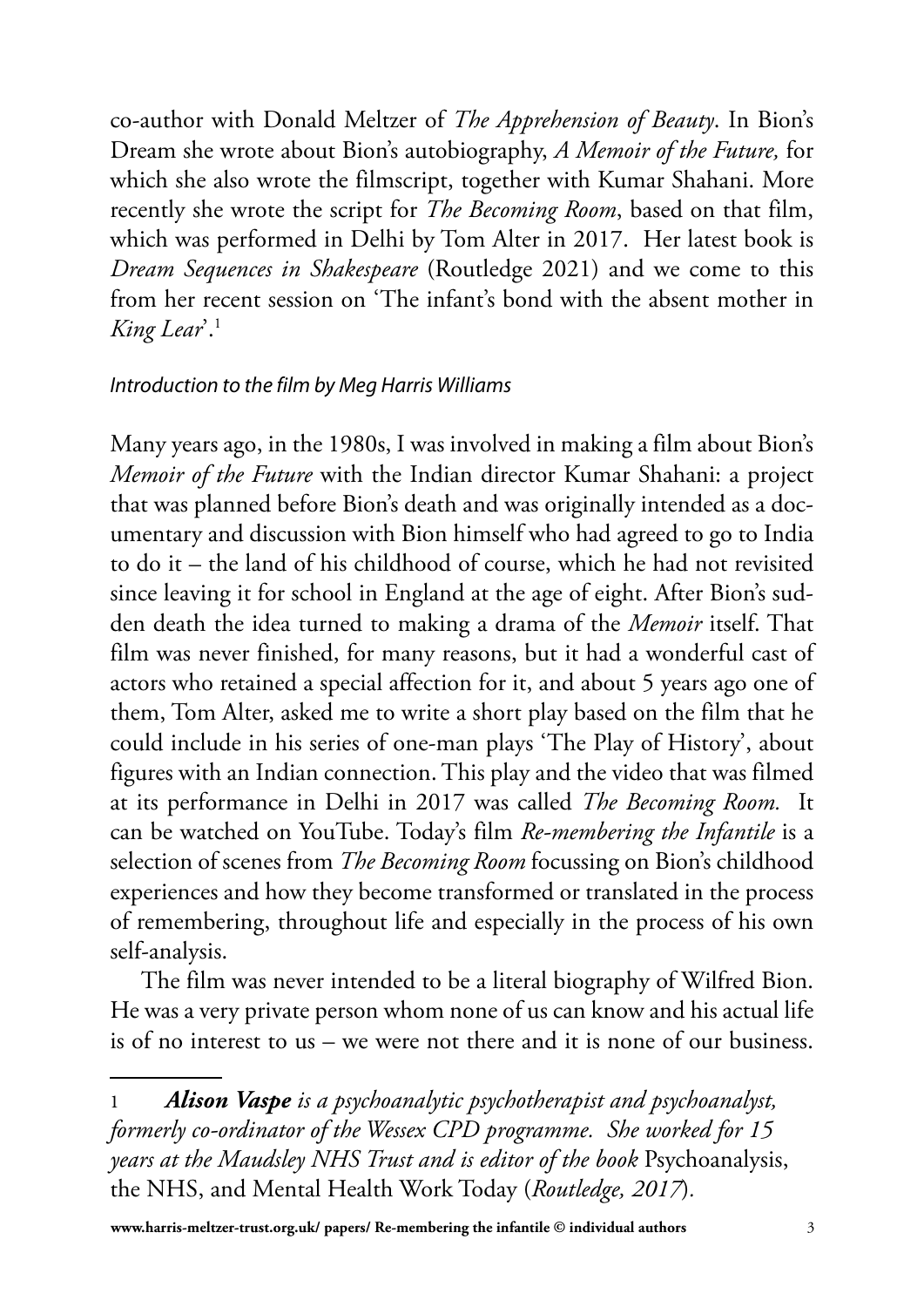After teaching a course on Psychoanalytic Autobiography for many years I have become increasingly aware of the difference between biography and autobiography. As Bion points out at the beginning of *The Long Weekend*, he is not writing about the real people, places or events in which his lifestory took place, or seemed to take place: he is 'writing about Me', that is, his inner self not his outer self. All the characters, however realistic, are fictional and they represent aspects of his own mind. This means that we can identify with them from a learning point of view, they become internal objects of our own.

It is an interesting feature of autobiography that it always seems to be about ourselves. This is regardless of the fact that everyone's life circumstances are different. Their internal struggle for development encounters the same obstacles owing to what is unfashionably termed 'human nature' – unfashionable, yet psychoanalysis is based on this premise of common humanity, not just in the political sense of the Rights of Man but his psychic experience. So we identify intimately with the writer of an autobiography, by contrast with a biography, in which there is a temptation to believe in the illusion that we are possessed of the facts about somebody else's experience – a temptation described in psychoanalysis as countertransference action, in this case usually taking the form of possessiveness about 'understanding Bion' – the 'new Messiah' (as my mother Martha Harris predicted this phenomenon).

So it is with Bion's autobiography. Because it is his dream about himself, not a portrait of his actual parents or friends, it is also about us, if we can see ourselves there, which means we have to undergo our own subjective experience, in the manner of the analyst's useful countertransference, called by Meltzer the 'countertransference dream'.

Indeed the title *The Becoming Room* was chosen because this project of filming the *Memoir* had for those of us involved in it taken on a lifetime quality. The cutting room where films are edited was getting associated with the becoming room of life, on the lines of Bion's description of himself as perpetually 'becoming a psychoanalyst' but never reaching the goal – such is real life.

Bion's Indian childhood, his schooldays, his war experience, narrate a sequence of internal dramas. [that focus above all the struggle of how the child or infant aspect of the self learns to think, or is distracted from think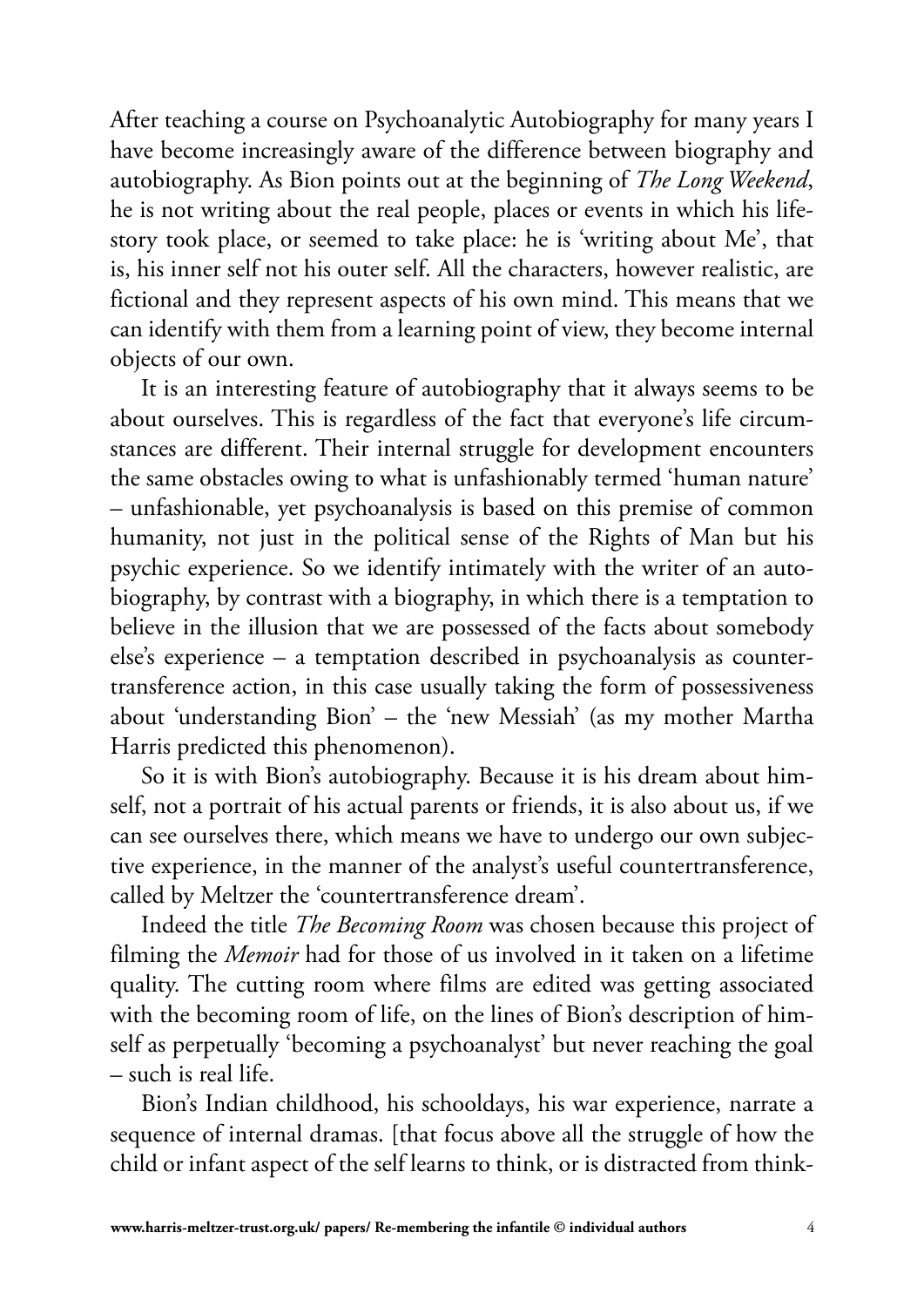ing]. As a child, the objects who promote or sometimes (unintentionally) thwart this developmental struggle are inevitably his parental and family figures – here his mother, father and ayah. In a sense he had two mothers, representing two directions and sets of values, the Indian and the British (or British Raj), the female-emotional or religious and the male-scientific. They seem incompatible and yet he suspects they have a hidden link, and as always in his thinking, the link is the key to the situation. The problem is how to deal with hidden emotional turbulence when it becomes noticeable, how to gather different parts of the personality into a work-group rather than avoiding the experience by sheltering in a basic-assumption group, which is always a false exoskeleton rather than helping to develop a true endoskeleton.

The film is an attempt to visualise the growth of an idea, and the growth of a thinking process, or capacity to think – to convert intolerable or incomprehensible sensations into material for thinking about them. For Bion every thought has a prenatal origin, just as every human being does. So the scenes from the film are not truly chronological, though there is an underlying structure of a life-story from birth to death of an individual, as he describes it in the *Memoir.* They are more dreamlike in the way they switch from one time to another. What they are really hoping to dramatize is this attempt to evolve a work-group from the interaction of internal objects. The central events of childhood are really metaphors for internal group meetings – the Tiger Hunt, the Train and `electric city', the Run; hence Krishna and Christ, the Devil and the Virgin, the `green hill' of sacrifice. These conflicts represent the positions and processes defined by Bion as 'Pairing', 'Dependence', and 'Fight-Flight', and the movement towards 'K' (Knowledge) or away from it to '–K'.

Throughout there is a dialogue, or caesura, between pre-natal and postnatal perspectives. The pre-natal is always complaining that the post-natal, however clever it believes itself to be, is unable to 'feel the feelings' that it is trying to get across. So the film both begins and ends with an image of the birth of its subject, Wilfred Bion. The second birth re-visits or re-members the first traumatic caesura from a 'watery' to a 'gaseous' way of being, and tries to shed new light on this catastrophic change, to make it constructive rather than destructive. On one level it can be seen as a dramatization of his Grid.

Bion often says (as he does in the film) that he feels his main difficulty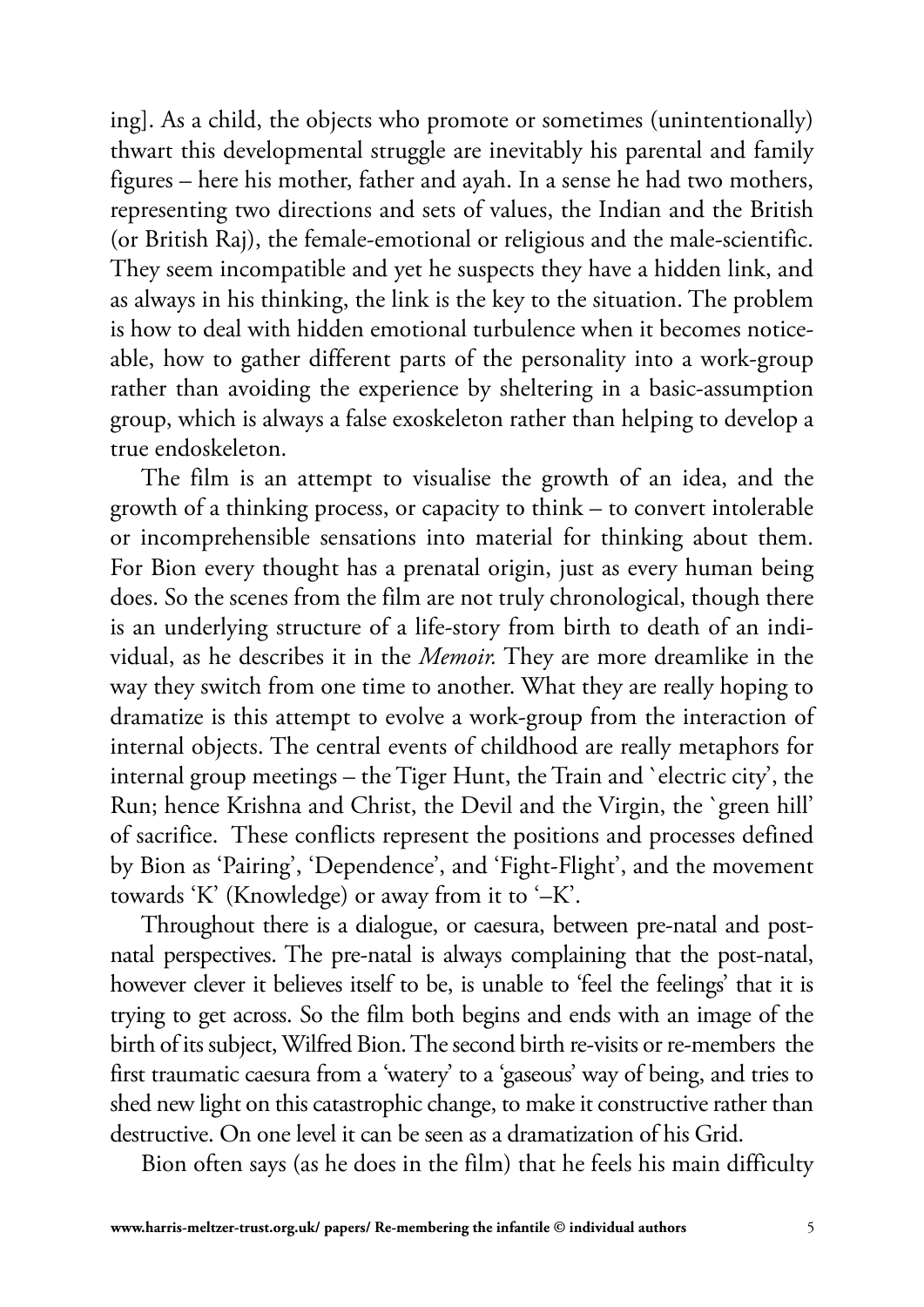in communicating his ideas is conveying his belief that the mind is a real place, not just a way of talking: 'How can I explain that I really think there is a mind?' It seems he chose the medium of autobiography, at the end of his life, not so much to convey any special message about psychoanalysis, as to convey the reality of his internal adventures and struggles. He is not just saying it, he is living it. But unless this reality can somehow be conveyed to others, it will be lost and of no use to future generations. It has to be made to look real so that people can identify with it, can stimulate their own imaginations and their own re-membering processes. This was the aim of the film, to make it look real, as real as the fictitional characters whom Bion says kept his mind alive, deep in the realms of the unconscious, even when he was sure it must be dead from his incapacity to re-organise its domination by traumatic memories.

In a sense the resemblances to the life and times of a man called Wilfred Bion are fortuitous, though provided by him in the hope of telling us something that lies 'beyond' their face value: namely universal conflicts and directions in the psyche of Everyman. As he says at the beginning of *The Long Week-End*, 'if I could have resorted to abstractions I would have done so.' Unknowable knowledge can only intersect with everyday existence in the form of a fiction. The idea of this film has been to clothe certain universal abstractions in the fictional guise of one individual and the dreams he has offered us so that we can dream them too.

#### *Alison Vaspe introduces Vera Regina Fonseca Montagna*

Vera Regina Fonseca Montagna is a clinical psychologist and child psychotherapist. She has worked in public hospitals in Sao Paulo, Brazil, and in the University of São Paulo. Her pre-clinical training was at the Department of Children and Parents at the Tavistock Clinic in London, and while in England she was a psychotherapist at the Epsom Child Guidance Clinic in Surrey. She qualified as a psychoanalyst in 1999 and in that capacity has been an Effective Member of the Brazilian Psychoanalytic Society of São Paulo. She was a member of the IPA Cultural Committee between 2010 and 2016 and a member of the Documentation and Historical Research team of the São Paulo Psychoanalytic Society. Besides her professional activity as a child and adult psychoanalyst, she has practised the art of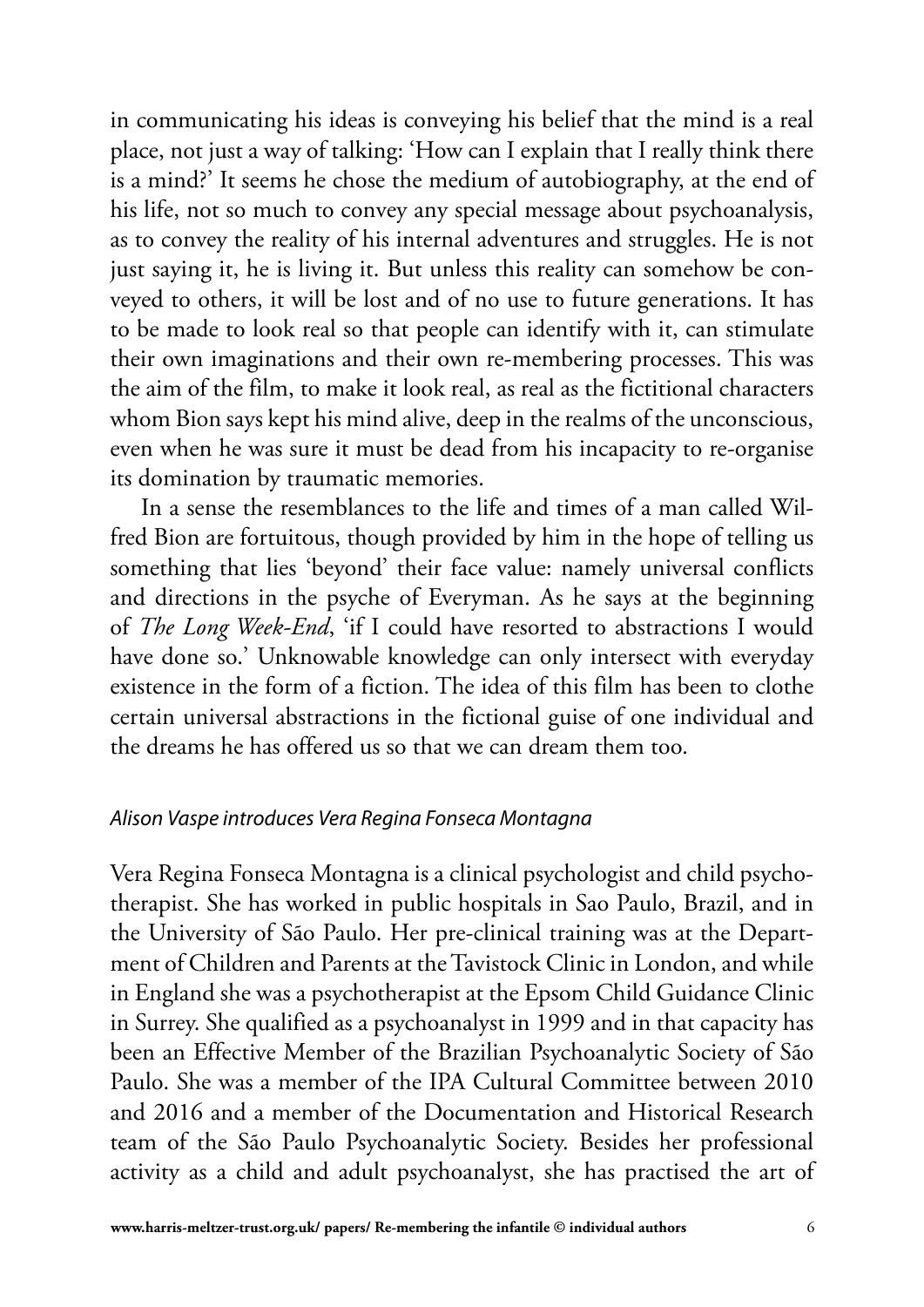painting and engraving for almost 30 years, as well as studying art and psychoanalysis. Her published articles include 'Rembrandt: resonances of a self-portrait' (2018) and 'Drawing and its variations' (2010).

#### *Response to the film by Vera Regina Fonseca Montagna*

We know our aesthetic sensibility is affected in a fulminating way by the mystery of a creative work. The unrest and the emotional charge of such experience not only provoke a destabilizing impact but also add the propulsive force of a singular inner process 'to make room for new discoveries'. How can we transform the singular subjective experience generated by such an unstable and elusive aesthetic object?

We are born and we die inside the symbolic field of a language. Language is used to transfigure and create worlds. In this way, language gives us the many possibilities to express enchantment and disenchantment, joy and pain coming from our "emotional and intimate relationships". In addition to the possibility of expressing feelings 'the life of intimate and emotional relationships' was considered by Bion as 'the stage, the area of life in which the personality grows' (Meltzer, D., 1991).

So, reading an autobiography may be considered as an intimate conversation with the author not to transmit knowledge, facts of life but to be an agent of change. Then, it requires a receptive attitude to the unknown of the emotional experience that emerges from the intense and contradictory movements of the narrative. Additionally, the poetic language uzzd by the writer instigate the capacity to observe. Then, fostering something new, a great book offers, according to Proust, the key to open 'the door deep inside us' opening to the vastness of oneself to 'places we would not otherwise have known how to reach' going beyond what the reader is accustomed to grasp. (Proust, M., *On Reading*)

These considerations lead us to Meg Willliams when she re-visits Bion's *Memoir,* maintaining in her film script the strong charge of mystery and enchantment arisen from the extraordinary mobility of her aesthetic object. And this is not a simple purpose, because Meg, preserving the uniqueness of the author's poetic language to weave a film script, uses her own intuitions emerged from her deep knowledge of Bion's work. Thus, she establishes a lively conversation with this radical autobiography, in the fine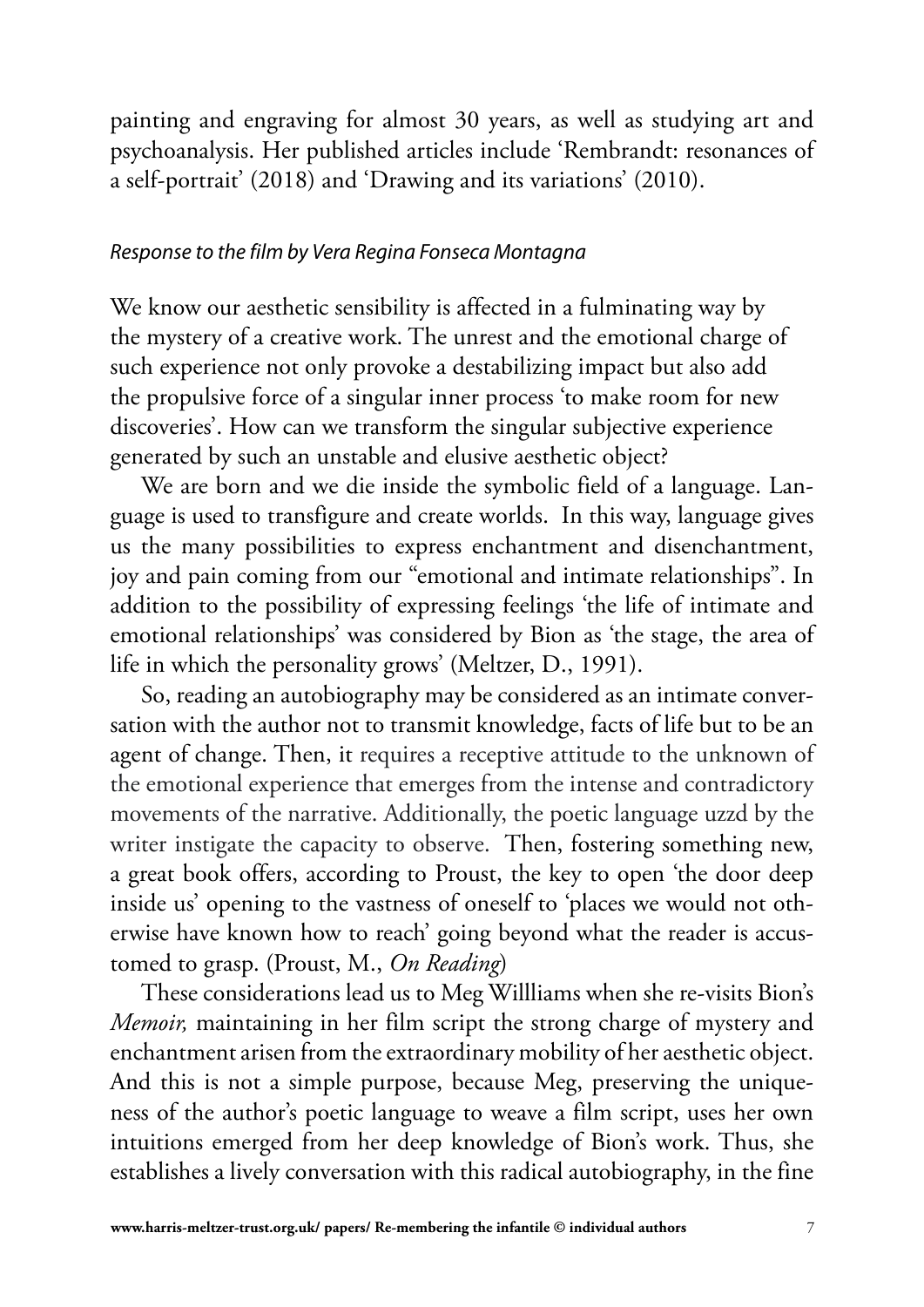selection of some dialogues between the prenatal and postnatal parts of the personality. And more, Meg shows with acuity her capacity to grasp the originality of this psychoanalyst's thought, attentively articulated with her extensive multidisciplinary studies. In fact, this is a remarkable example of the 'aesthetic reciprocity' so well discussed in *The Apprehension of Beauty*  (1988) by Meg Williams and Donald Meltzer.

 Then, Meg also gives Bion's autobiography her own close reading, showing her ability to bring together and relate many contradictory emotional aspects of the narrative, following the author's purpose 'to write a book unspoiled by any tincture of common sense, reason, etc.' (*A Memoir* epilogue).

 Reading this autobiography and watching the film we acknowledge the role irony plays, inviting the reader to follow the thread of his narrative with 'Happy Lunacy' and 'Relativistic Fission', quoting Bion. We are urged to think in multiple directions, without any possibility of reason and certainty. Moreover, the mobility of the aesthetic object invites the film viewer audience to observe the wide variety of resonances coming from verbal and nonverbal communication. The ironic and provocative tone of this narrative generates an emotional atmosphere characterized by disturbing relationships with the *status quo*, inducing the reader to face the 'fission' between one idea and another, one person and another, contradictory feelings raised between the reader's emotional experience and the thread of the narrative, kept in an incessant motion. The gaps and the constant instability of words, the agile mixture of contrasting ideas creates a whirling rhythm in the mind of the audience also promotes openings to imaginative life. The viewer observes the 'disruptive' effects inside himself attentive to other deeper levels of apprehension which involves the capture of unexpected elements, the so called 'wild birds of meaning', using Meltzer´s expression.<sup>2</sup> Thus, a receptive attitude enables the reader to follow what is going on inside himself and on the other hand pursue how the poetic elements are tangled and disentangled to engender something unexpected, new and incongruous, reinforcing the beauty and mysterious character of both *Memoir* and film.

<sup>2 &#</sup>x27;On the cruelty of symbol formation', in: *A Meltzer Reader* (2010): 'Bion has made it very clear to us that the essence of thinking is symbol formation... The thing about poetry, is that it captures something. […] that seems to me to be a good metaphor for the way symbols are formed and they work: that they capture these wild birds of meaning.' (p. 122).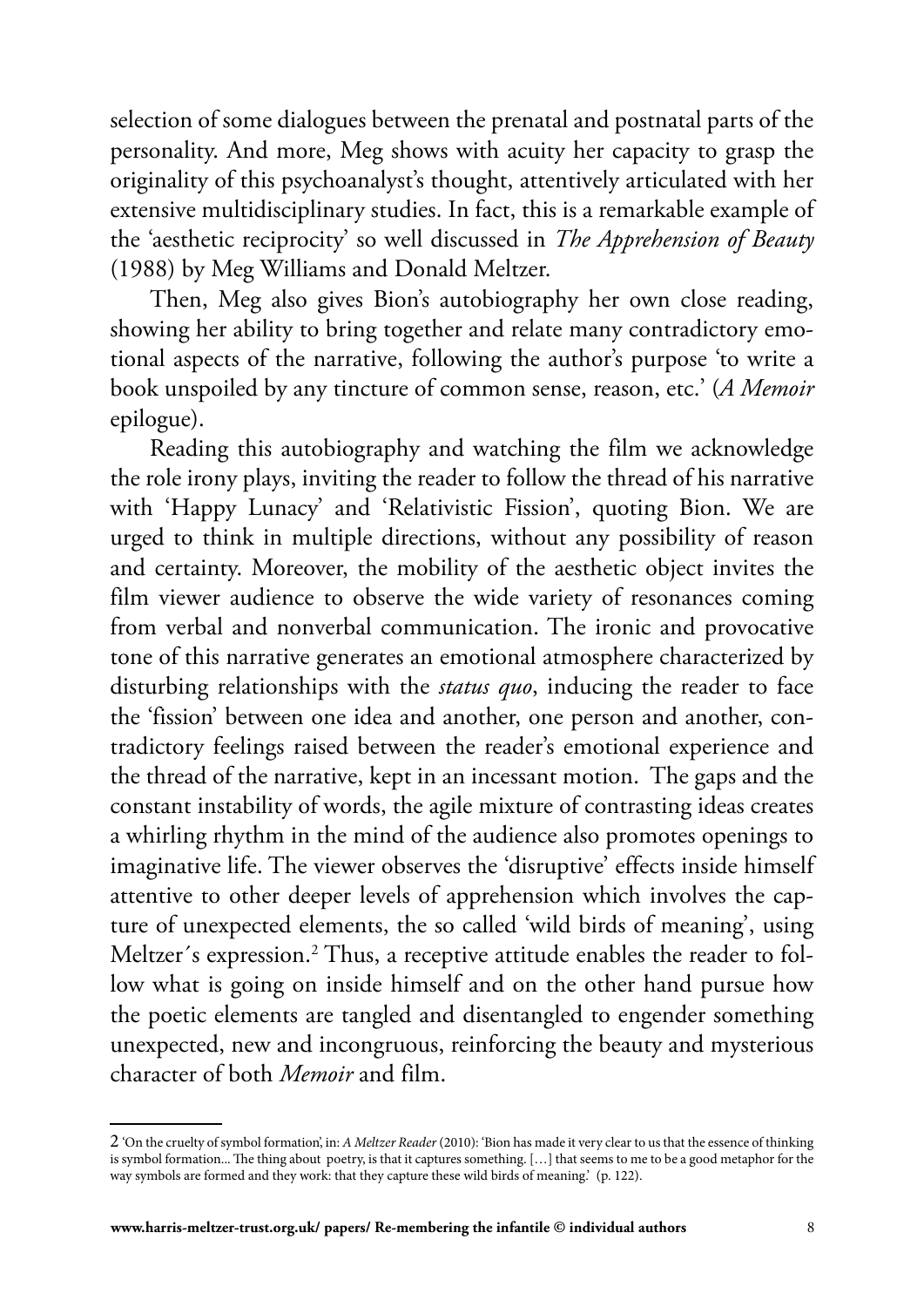This demands a struggle, a genuine movement to the heart of oneself. It is an 'aesthetic struggle within our infant mind' to face a new language which may provoke the emergence of unusual ideas, of 'ruins' of primitive forms and words in free associations or in dreams*.* However, these intuitive new ideas involve emotional turbulence and sufferings coming from the tension and conflict between positive and negative emotionality and need to be contained in order to not escape or be destroyed.

Furthermore, this is not an automatic psychic achievement. To transform these new ideas and its turbulences we need to host and process them in a dreamy mind, as Bion said, by a 'thinking breast' through 'meditated love' in order to engender symbols and to develop further thoughts. Crossing the gap or *caesura* results in the expansion of the infant ego, the 'learning from experience' a continuous and never-ending process of mental life.

In *The Becoming Room*, the independent moments of the scenes are uzzd as a metonymic procedure. By bringing to gether multiple voices of the characters and disparate elements, this technical procedure also opens to a metaphorical field. That resembles Bakhtine's concept of a 'carnivalesque perception of the world' where it is possible to express a range of contradictory possibilities, in constant motion.

The film unsettles the viewer by shattering expectations, also generating a detached critical view. Thus, the watcher is thrown into a new emotional experience explored through the web of characters voices of this dreamed autobiography. This 'polyphony' the author's used to express contradictory feelings of beauty and joy also his scars and terrors, 'the burden' of abandonment, phantasies of a very frightening quality of his childhood, and other agonic duplication of the author's own consciousness. The polyphony is often expressed in caricatures dialogues. Dialogues that trigger an emotional experience of strangeness in the audience threatened by the reification and by an apprehension of nonsense or absurdities of life. The capture of these surreal scenes stuns the viewer and immediately launches into another region of sensibility, creating an illusory space in which the boundaries between reality and imagination, life and death, past and future, individual and group, between parts of the personality are abolished. Paradoxically, we realize that 'all the forms and all the symbols of carnivalized language are imbued' not only with nonsense and strangeness, but with 'lyricism, alternations and renewal' (Bakhtine, M., 1970).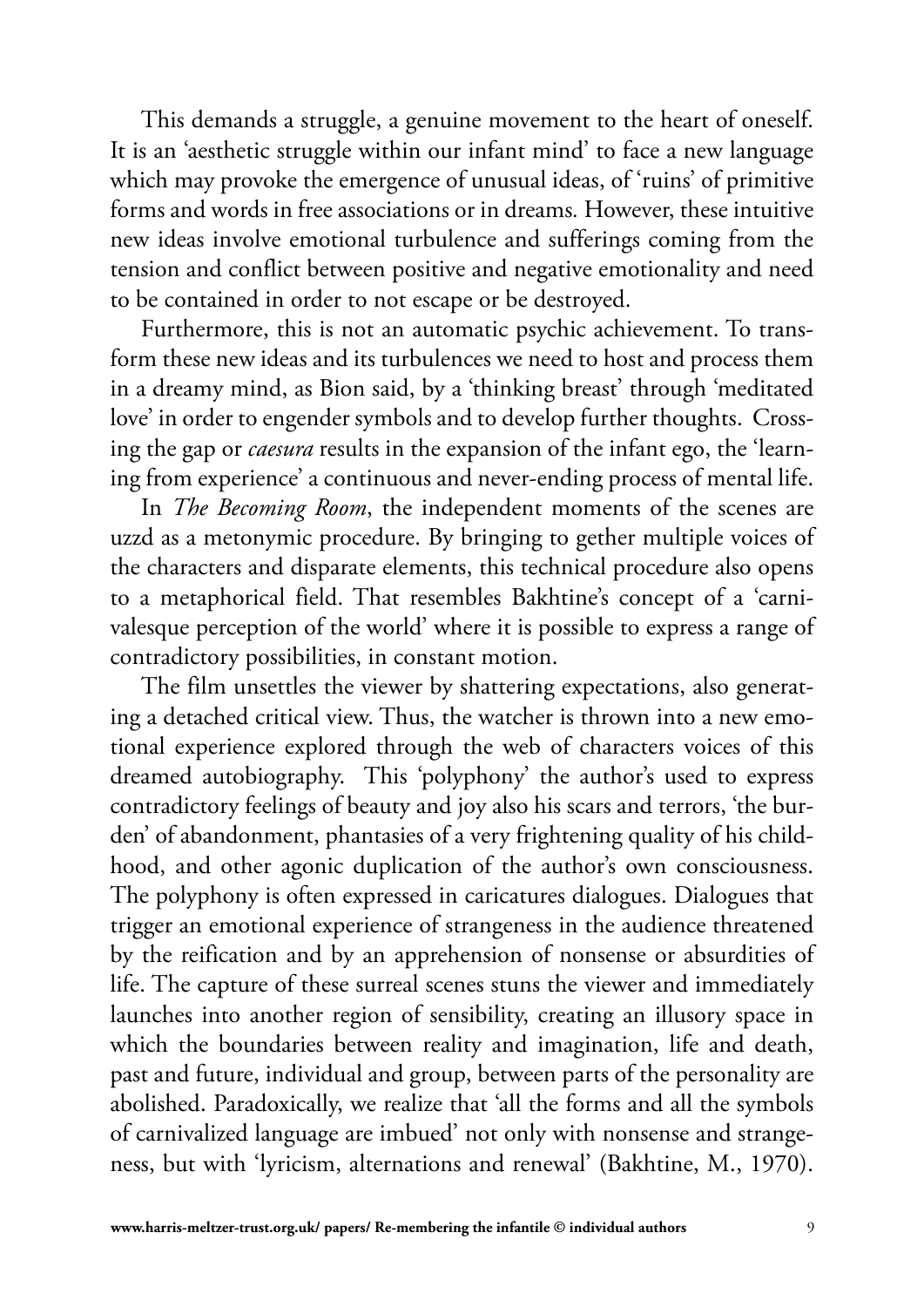So, in this way like in dream they cease appearing contradictory.

The surprise effect of these two artistic works subverts logical relations, opens cracks and instigate an awakening of attention to the musicality of words, not as dead signs, but 'to give them life', to promote the 'resurrection of the word', using here an expression of Jorge Luis Borges. We know that poetic language is born from the persistent and incessant search for the word to engender the unthinkable, the irreplaceable poetic image, 'this mysterious transformation of the emotion in symbol' (Bion's work of the alpha function).

## *Alison Vaspe introduces Vivienne Pasieka*

Vivienne is a psychoanalyst and a member of the Toronto Psychoanalytic Society and the IPA, practising in Toronto. She originally trained as a clinical psychologist in Dublin. Her research at the University of Toronto explored the impact of the maternal holding function, of revisiting primitive mental states, and being intimately engaged with an infant state of mind. She works in private practice with adults, children, adolescents, couples, and parent-infant dyads, and is actively involved in bringing psychoanalytic insights into the community. She is on the faculty of the Toronto Psychoanalytic Institute, and is Chair of the Between Hours interdisciplinary dialogues at the Toronto Psychoanalytic Society, a programme that coordinates an annual symposium on applied psychoanalysis, and which inaugurated Toronto's first Freud Café, now operating in the community since 2014.

## *Response to the film by Vivienne Pasieka*

Bion's *A Memoir of the Future* invites the reader to participate in the lived experience of the very developmental process he is attempting to convey in the text: the ongoing journey of coming to be one's authentic self and developing a thinking mind through intimate engagement and the internal obstacles encountered along the way that thwart it. The narrative depicts a 'dream' of this inner journey in the writer's mind and it is through emotionally engaging the text that our own reverie potential is set in motion, offering the possibility of discovering something new of our own becoming through a re-acquaintance with our primordial roots. What in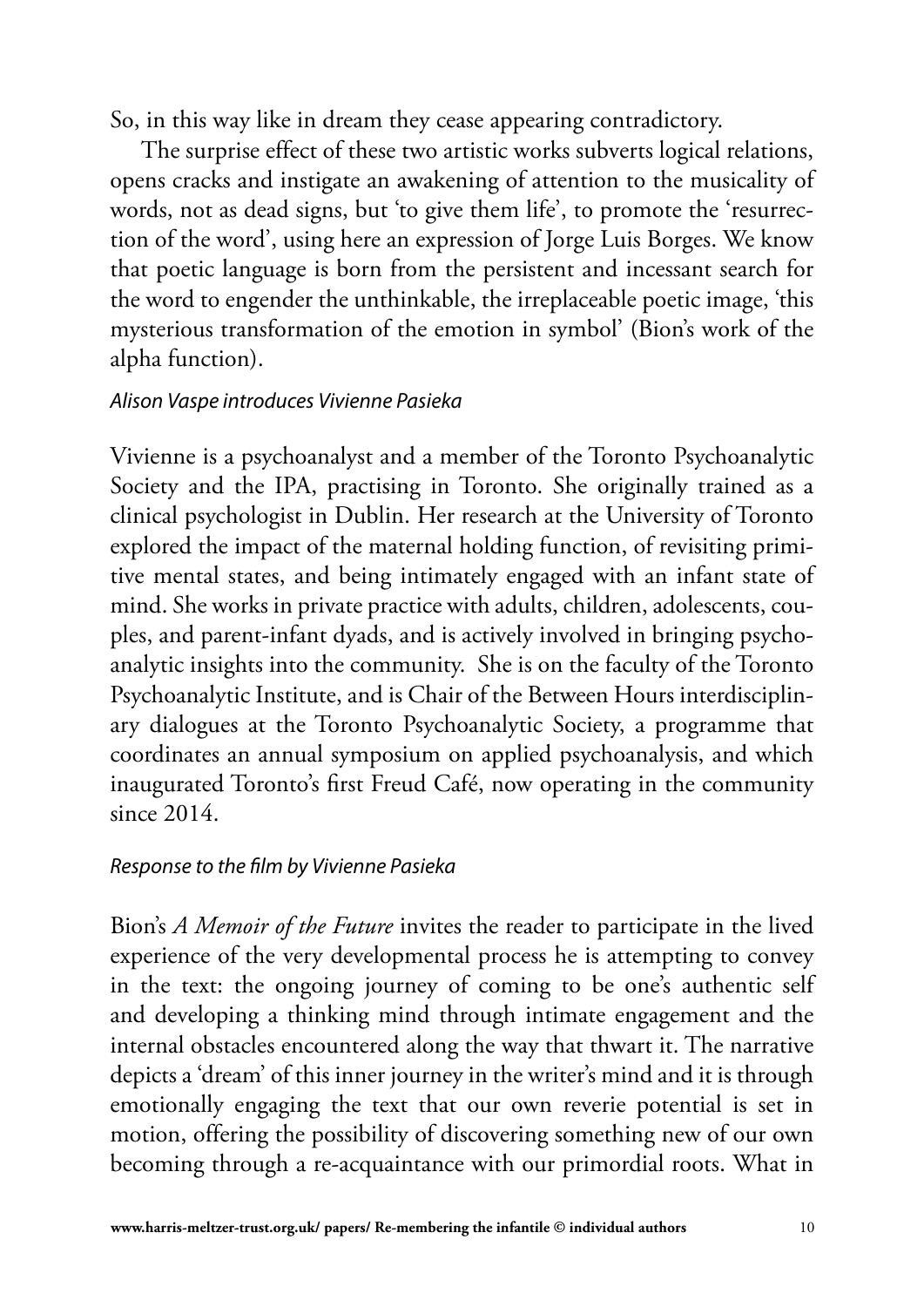the text/film are we being asked to bear witness to and to bear?

The fictional format used by Bion brings to mind Joyce's *Finnegan's Wake,* which defies logic. Its inherent disorganization and chaotic arrangement arouse resistance and challenges the reader to find a way to endure the disorienting impact of being hurled into chaos and kept in the dark, while being faced with the bombardment of the narrative's incoherence and emotional charge. This encounter with conflicting, multiple vertices coming from different angles, converging and colliding all at once, sends us hurtling to find a through line, a structure to frame the chaotic, contradictory elements. The reader has to reconcile the dual challenge of abandoning oneself to the immediacy of 'being in the experience' and discovering its essence, while resisting the urge to prematurely define it as a means to escape the feeling of being engulfed. For some time, one is submerged in the narrative's deep undercurrents, subject to unpredictable tidal turbulence, without having access to an orienting compass with which to locate our bearings.

Might this evocate the first sense of the infant being catapulted 'out of outer space without a space suit', in search of a light or something continuous to hold onto to hold its own nascent parts together, as described by Bick (1986)? Or that of the mother herself immersed in the maternal waters of the early postpartum period succumbing to momentary boundary diffusion to intuit what the baby needs, while also needing to keep a foot on solid ground?

In Meg Harris Williams' dramatization of Bion's 'dream', the elusive quality of the unconscious is brought to life through her own characterization of its internal objects interfacing through a kind of distorted 'inner speak' in various discordant groupings (scenes) across different dimensions that vitalizes our sense of being in the dream itself. Through their interplay, we are jabbed, moved, perturbed, not just by their words and the gaps between them, but by the timbre and emotional tone of the voices as they rise and fall, and by the gradual build-up and crescendo of the felt cagedin feelings that reverberate in the face of every palpable strained effort to emancipate them.

Even the muffled sound quality of the film that amplifies and fades lends to the subterranean feel of the inner world. We are at the same time jolted by the portrayal of the jagged, zig-zagged movements across the develop-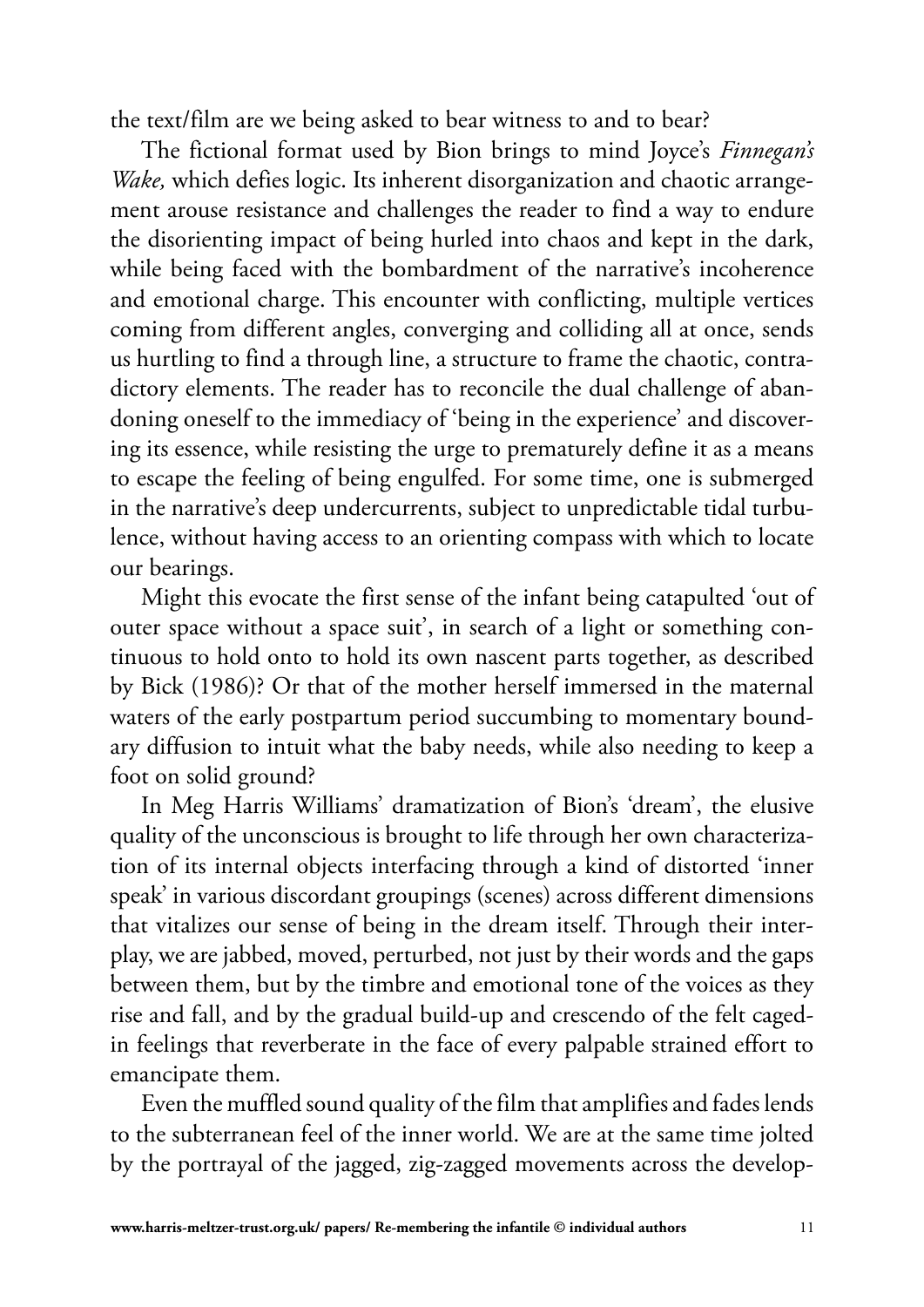mental trajectory with its scarring, tearing at the fabric of the psyche, and its strained tension between longing and constraint – longing in the face of absence, the excruciating pain of parting (the opaque glass of the train window that shields emotion), and the abandonment to bear alone the intensity of the affect, the confusion, and the strangulated curiosity. The 'untouchables' and 'unspeakables' are kept outside the constrictive walls of reasoned thought that break through time and again to haunt the psyche, drawing our attention to the very blindness to the infantile captured in Yeats' sardonic line, 'What need have you to dread the monstrous crying of wind?'

We are both pained and offended by the blindness and yet we turn away from the chaos of the narrative itself. The vivid personification of aspects of the self in the film prompts an identification not just with the frustrated and imprisoned infantile self, but also with those parts compelled to flee the emotional upheaval, such that we meet head on our own censor. We too, arch our mental apparatus outward towards obtaining some sense of organization in the name of trying to understand the bigger picture, the potential meaning, the meta meaning even, that amounts to a form of simultaneous telescoping in and out, in response, perhaps, to the impact of the shifting foregrounding/backgrounding effect (the reversible perspective) embedded in the script.

The experience of engaging the narrative is one of being pulled in different directions all at once, the back and forth between primary and secondary process, between PS and D, caught in the dialectic tension between our own maternal and paternal functions, both compelling. It is this very tension and struggle to find a way to remain immersed in the chaotic aspects that captures my attention. To endure it, I reach to the poets and to mythology.

We are at one and the same time in Plato's cave and outside it (blind to what is before our eyes that we cannot yet fathom and blinded by the intensity of the emotional bombardment), realizing at the same time that the shadows and what they reflect are only ever approximations of the truth. Can we stay in the dream to experience the Forms without pushing too hard to realize them? Can momentary illuminations – soundbites of insight – sustain us on this journey? Who are our internal companions?

I envision as a framing structure the Neolithic 'passage-tomb' at New-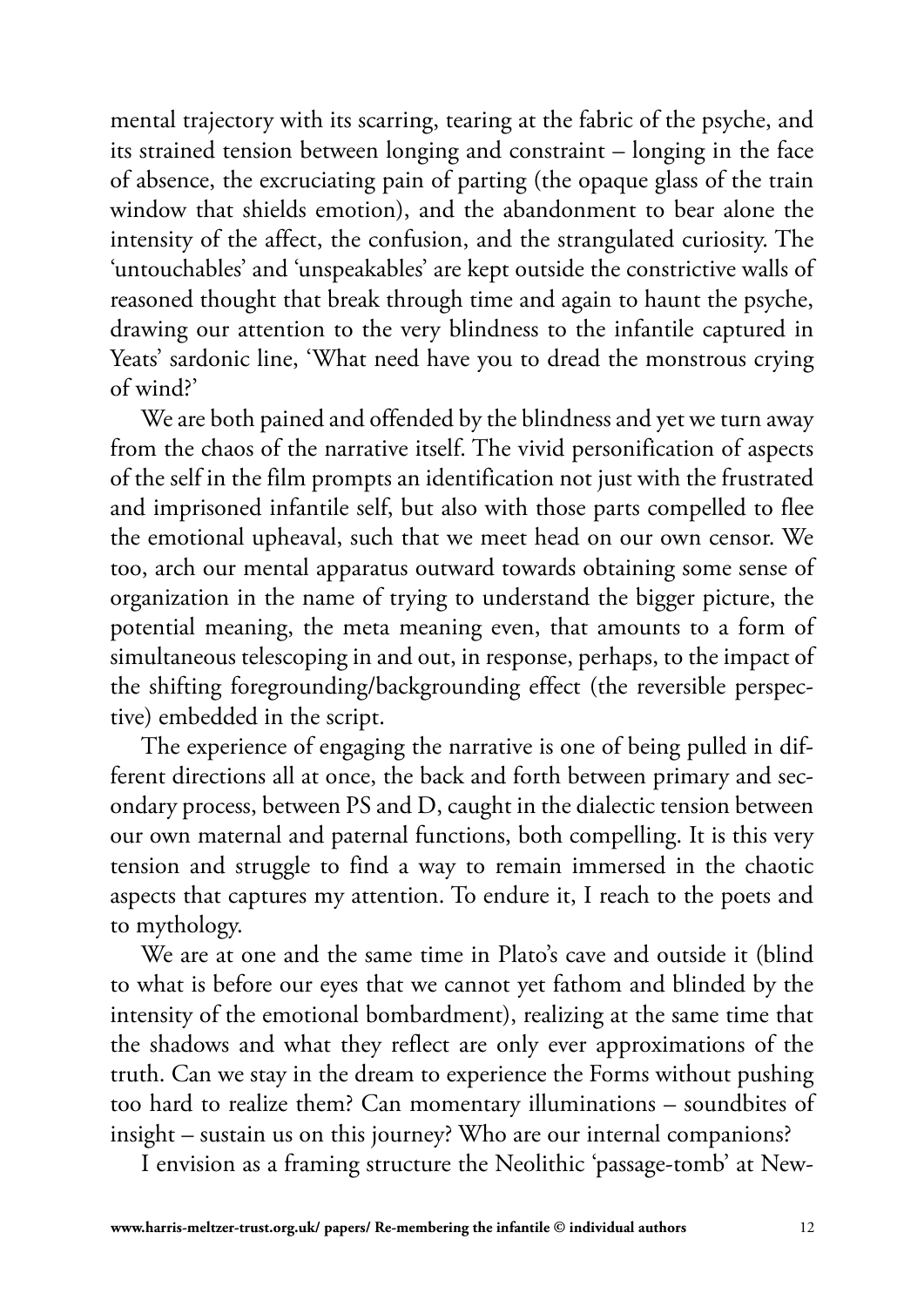Grange, whose construction pre-dates the Pyramids of Giza and Stonehenge. Here, on the Winter Solstice, the light of the rising sun enters the portal above the entrance to illuminate the passage within, shedding light on the floor of the inner chamber, an illumination that lasts no more than 17 minutes. Pilgrims wait long hours in awe to catch a glimpse of this wonder. Can we wait with an open mind for the chance encounter of seeing what the momentary light of the morning sun might unveil?

Newgrange, known as a Brugh, from the old Irish, 'brú,' meaning 'womb' (with Brú na Bóinne meaning 'womb of the Moon'), consists of three separate chambers off the central passage/chamber, with the layout thought to have a resemblance to the female interior. Metaphorically speaking then, within this matrix are the makings of generative possibility or claustral entrapment (Meltzer, 1992).

The ritual importance of the site is evidenced in the numerous references to it in Irish myths. The Tuatha Dé Danann (children of the goddess, Dana) who ruled Ireland in ancient mythology and brought elements of 'civilization' to the Irish Mythological Cycle, were said to have built Newgrange as a burial place for their deity, including one of its pre-Christian chiefs, Lugh Lámhfada (Lugh of the Long Arm), Celtic god of sun and light, and spiritual father of the great mythical hero, Cúchulainn, who himself was thought to have been conceived there by his mother, Dechtine, when Lugh visited her in a dream while she slept.

The epic legendary tale, *Táin Bó Cúailnge* (*The Cattle raid of Cooley*), tells of the brave Cúchulainn who already by age seven, had obtained hero status and singlehandedly held off Queen Medb's invading army to secure victory of Ulster. We also hear something of what lies beneath this fierce 'exoskeletal' structure in *Serglige Con Culainn* (*The Wasting Sickness of Cú Chulainn*), which tells of a 'curse' befalling the warrior (his falling ill for a year) for attacking a pair of swans (female Underworld symbols), in an effort to obtain their feathers to adorn and impress his wife, Emer. There ensued an intense love entanglement with one of the Underworld women that left the hero bereft, while sparking jealousy in Emer. There are many legendary accounts as to his eventual recovery from his sunken retreat.

This mythological legend, itself a symbol, takes us to the nexus of psychic tension within the maternal matrix and opens out the possibility of seeing the universal/multiplicity in the individual experience. The relevance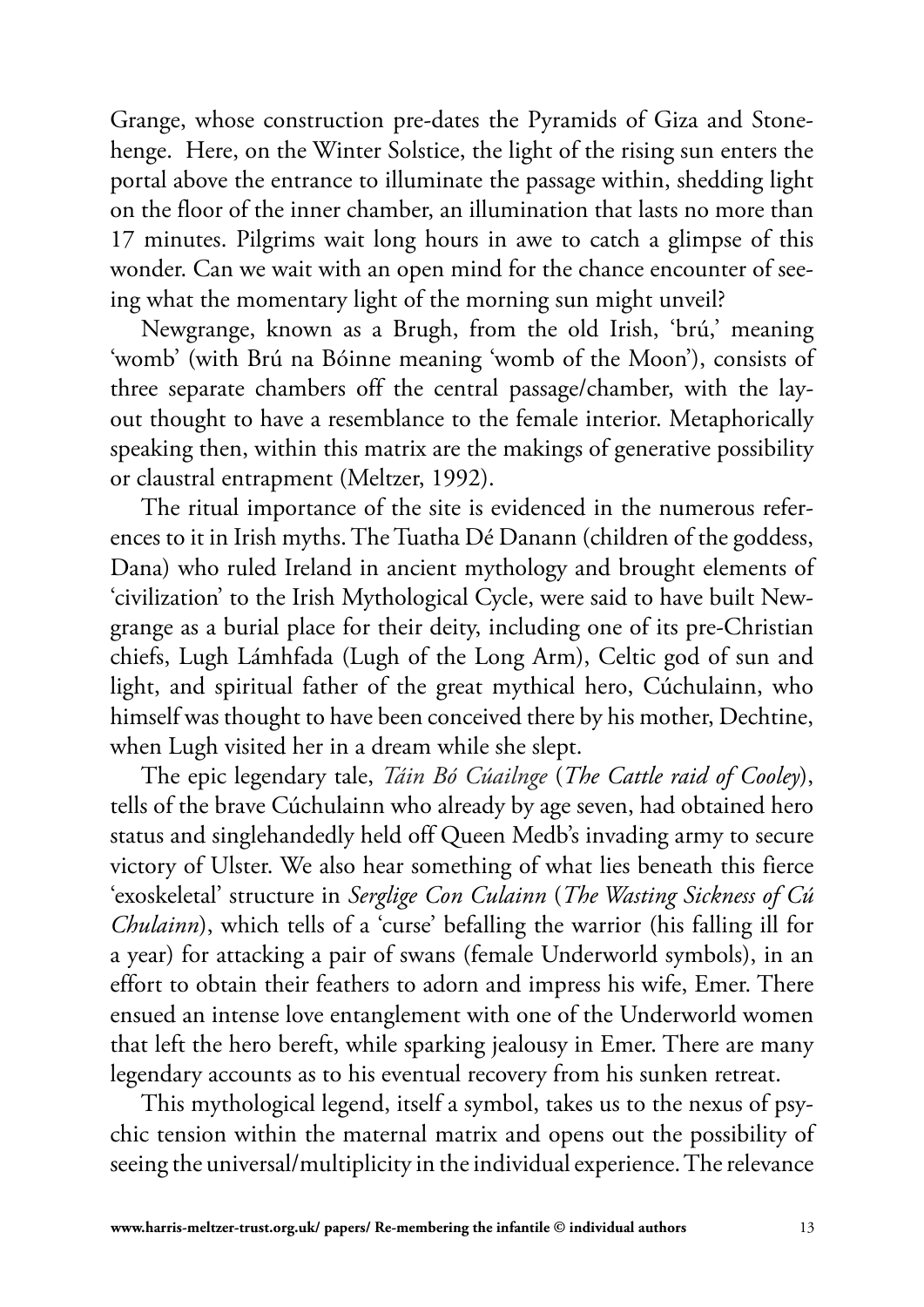of the Trinity to Bion's concept of birth of a thinking mind through its sojourn in the mind of the other – the three chambers of the cave, Cúchulainn's triangulation, and the 'blush on the uterus wall, already marking a passionate union – lies in his view of the 'oedipal myth' as a 'container' of an emotional experience that permits its apprehension. It reminds us that the father as Other is already present in the mind of the mother (her own paternal function) and in the infant psyche through the felt gaps in their union.

To walk inside this passage-tomb is to be moved by the echoed silence that reverberates with the feel of blood pulsating through the veins of an entire generation with its mythical past emanating through the cave walls. Like the transformative potential offered in the momentary merger states experienced in the early postpartum period, this encounter, too, holds transcendent possibility. In this cave, where myths abound, I am in good company and have faith that the light will eventually appear and bear fruit.

Bion's *Memoir* presents us with his own 'mythic' narrative, itself a trilogy, whose initial amorphous form is gradually given shape over the course of the three-volume text. Birth and death (of growth of the thinking self) are presented as one and the same and come full circle in the narrative, with the prenatal beginning and a return to primordial beginnings reflected in the film's format. Retrospectively, we can trace the unsequenced progression from the initial war between Psyche and Soma over whether the essence of experience can ever be grasped and represented (Harris Williams, 1983), through the raw, undifferentiated 'double-speak' and 'over-speak' between the different parts of the personality, with one voice drowning out the other at vital junctures. The ruptures prompt our own re-jigging. Finally, there is a coming together of the parts, as portrayed in the emergence of a more coherent, Socratic-like dialogue that now champions questioning over knowing, itself giving way to a return to beginnings – to the formless, 'unity-in-oneness' – and a folding back upon the self with a new calmness in reconnecting with the 'spark of sincerity, buried underneath all that rubble.'

In engaging the text, Bion had urged the reader/analyst to pause, not close in too soon, but rather to wait, without 'any irritable reaching after fact and reason' (Keats' negative capability) for the possibility of momentary illumination to arise. He remained wary of the use of words to capture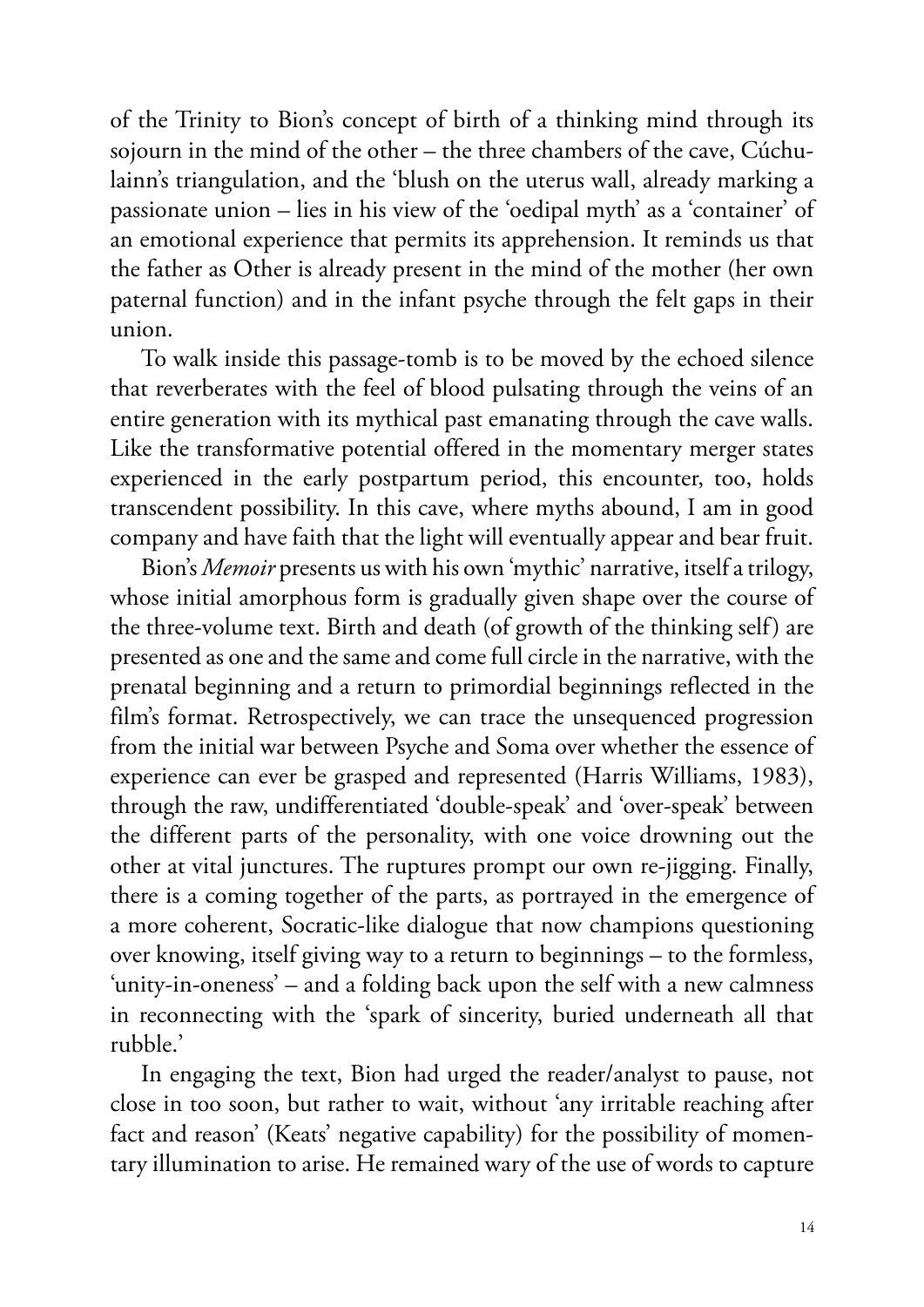the essence of experience and drew inspiration from the ancient mystics and poets whom he felt intuitively grasped this tension. Arriving at knowing, for Rilke, entails more than experiencing, but rather a progression 'from feelings through experiences through forgetting' (Mood, 1975, p. 93), what Rilke called 'blood remembering':

It is not yet enough to have the memories. One must be able to forget them when they are many and one must have the great patience to wait until they come again. For it is not yet the memories themselves. Not till they have turned to blood within us, to glance and gesture, nameless and no longer to be distinguished from ourselves – not till then can it happen that in a most rare hour the first word of a verse arises in their midst and goes forth from them. (ibid., p. 95)

The form of engagement that Bion had in mind was to listen to our own spontaneous thoughts that arise in our own listening so as not to close in too soon and restrict thinking. In speaking of the 'gestalt' that gradually takes shape in the reader's mind through such engagement, Grotstein (in Vermote, 2019) offered the image of an archipelago: a group of islands that, while seeming disconnected to the naked eye, are actually connected and form part of the same geological terrain beneath the ocean's surface. The reward in waiting is seen as coming to see that we don't ultimately get to the answer but to another open question which further expands the capacity for thinking.

A poem, *Old Biddy Talk*, by Paula Meehan, captures the immediacy of the visceral thrust of the driving force, while revealing at the same time its timelessness:

#### *Have you no home to go to…*

The young mostly on one another's screens – but these two rapt in each other at the boundary wall: that genetic imperative, the force that through the pandemic drives their flowering, is my spring rain, is my restorer from the deep delved wells, hauled to the healing light of this world pure water tasting of gemstone & iron, quartzite & gold: starlight & planets,